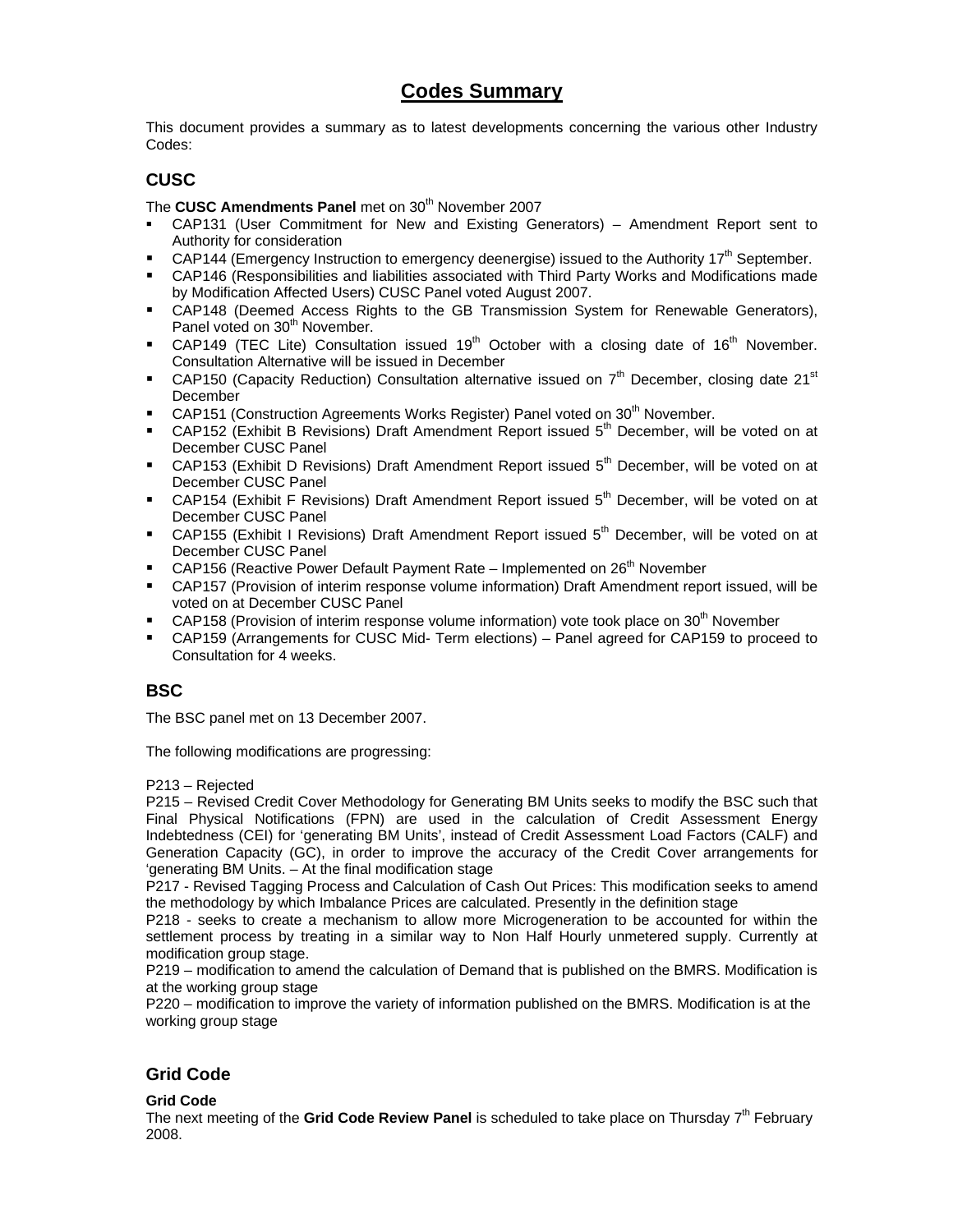#### **Consultation Documents**

G/06 - Power Park Modules and Synchronous Generating Units, consultation closed, 16 replies received.

B/07 - Improved Planning code data exchange for Compliance Assessments, submitted to Authority on 28<sup>th</sup> September.

D/07 – Frequency response requirements, consultation closed on 31 August 2007, 9 replies received.

#### **Working Groups**

Grid Code Data Exchange Working Group

- tasked with identifying an enduring solution to the interaction between the STC and Grid Code regarding the data exchange

Grid Code Compliance Process Working Group

- tasked with the review and recommendation of the codification of the compliance process and technical performance obligations (currently specified in the Compliance Guidance Notes).

Grid Code Rated MW Working Group

- review the implications on the GB Transmission System of Generating Units operating above their Rated MW levels and recommend changes that may be required to the Grid Code and related industry documents

#### GIS Working Group

- jointed Grid Code and CUSC Working Group tasked with regarding the issues pertaining to the utilisation of GIS e.g. ownership boundaries.

#### **Charging**

Charging for SQSS design variations

- The consultation closed on 30 November.<br>Conclusions report to be issued to Ofgem
- Conclusions report to be issued to Ofgem by 14 December, 2007.

Charging for offshore transmission

- Consultation document to be issued by 14 December, 2007
- Scope modified to remove the treatment of "embedded transmission" given Ofgem's intention to establish an embedded transmission working group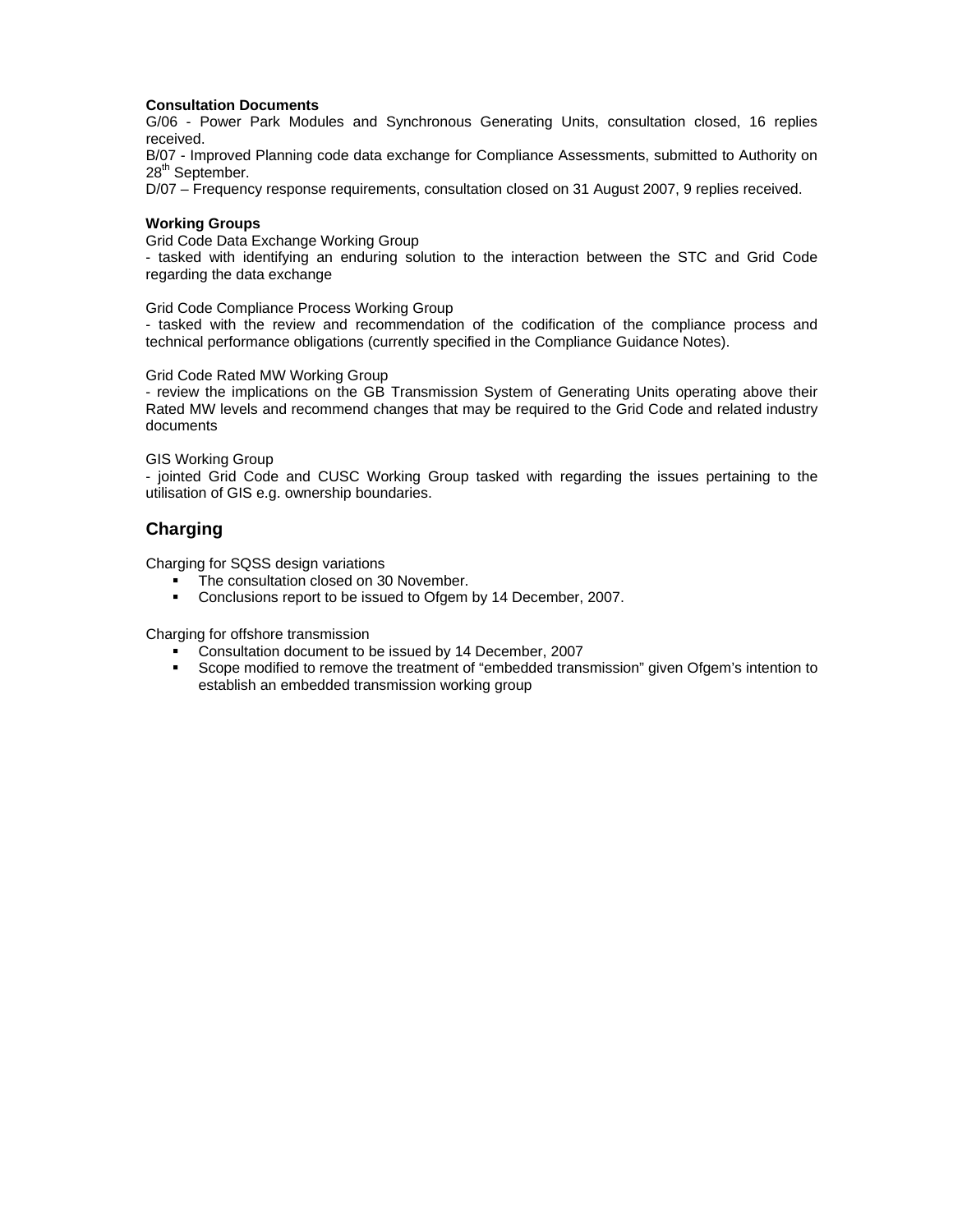# **AMALGAMATED ELECTRICITY CODES AMENDMENT REPORT As at 12 December 2007**

This document contains the Amendment Registers for the CUSC, STC, BSC, TCMF & Grid Code and is correct as of the above date.

The most up to date versions may be found at the following websites:

STC: **www.nationalgrid.com/uk/Electricity/Codes/sotocode/**

CUSC: **http://www.nationalgrid.com/uk/Electricity/Codes/systemcode/amendments/**

BSC: **www.elexon.co.uk/changeimplementation/ModificationProcess/ModificationReports/default.aspx**

TCMF: **www.nationalgrid.com/uk/Electricity/Charges/TCMF/**

Grid Code: **www.nationalgrid.com/uk/Electricity/Codes/gridcode/reviewpanelinfo/**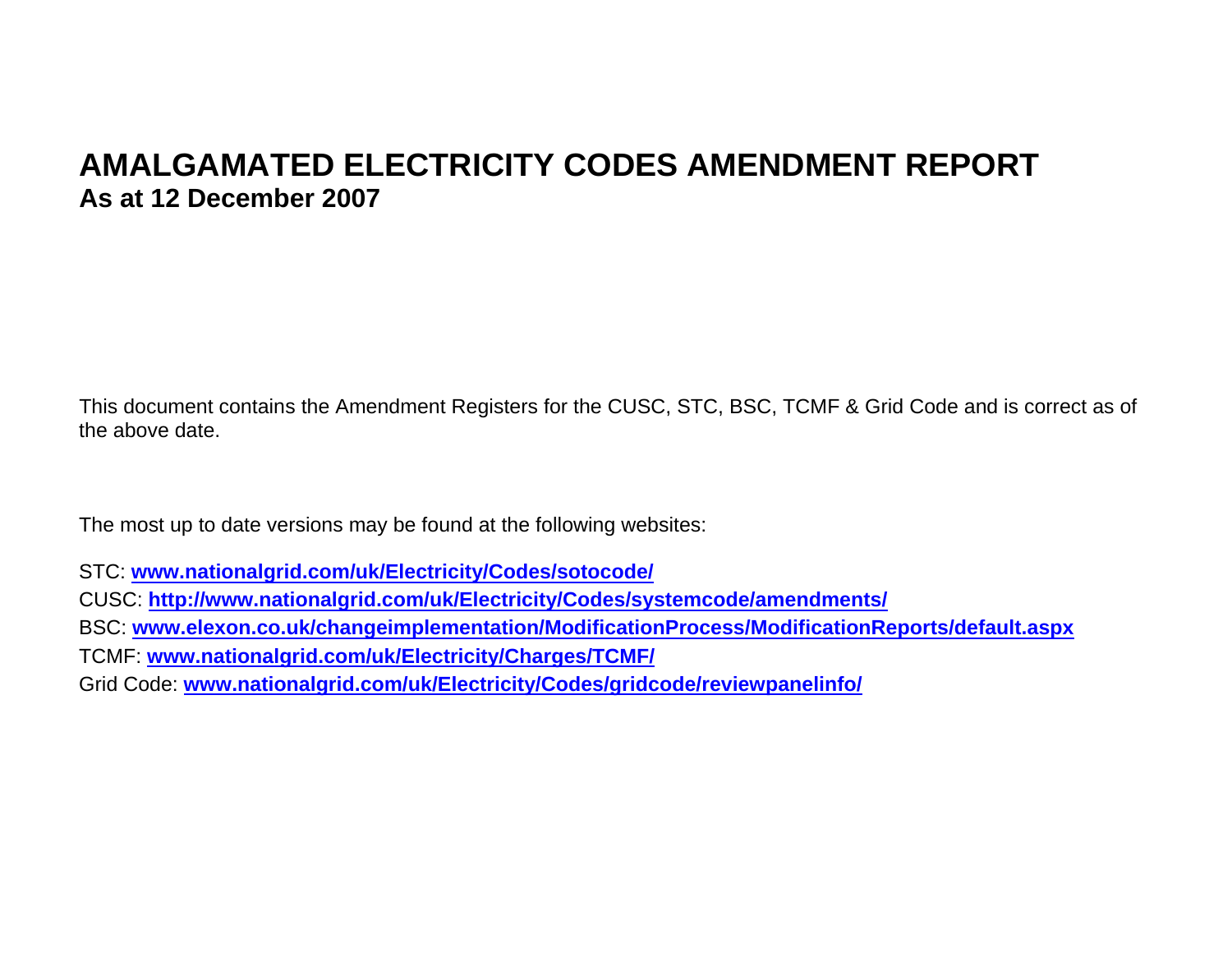### **ANNEX 1 STC AMENDMENT REGISTER – AS AT 10th December 2007**

All documents referred to in the Amendment Register are available on the National Grid STC website.

| <b>CA027</b><br>Miscellaneous amendment as a consequential affect of CA025 |                                                                                                                                                                                     |                                                                   |                                                                  |                                                                                                                                                                                                                                                                                     |  |
|----------------------------------------------------------------------------|-------------------------------------------------------------------------------------------------------------------------------------------------------------------------------------|-------------------------------------------------------------------|------------------------------------------------------------------|-------------------------------------------------------------------------------------------------------------------------------------------------------------------------------------------------------------------------------------------------------------------------------------|--|
| <b>Proposer</b>                                                            | <b>National Grid</b>                                                                                                                                                                | <b>Submitted</b>                                                  | <b>Submitted</b><br><b>Priority</b>                              | Normal                                                                                                                                                                                                                                                                              |  |
| <b>Amendment Description</b>                                               |                                                                                                                                                                                     |                                                                   | <b>Current status and progress</b>                               |                                                                                                                                                                                                                                                                                     |  |
| result of CA025                                                            | Amend Section J to include definitions for the following terms:<br>Agreement for Energisation<br>Agreement for Interim Operational Notification<br>Interim Operational Notification | Amend Section G to reference the revised paragraph numbering as a |                                                                  | The STC Committee agreed that CA027 should proceed to Assessment<br>and Report Phase with a view to sending out to consultation for 10 business<br>days. Consultation period closed on 5 December 2007 one response<br>received, Amendment Report to be submitted to the Authority. |  |
| <b>CA028</b>                                                               |                                                                                                                                                                                     |                                                                   | Amendment to the governance timescales                           |                                                                                                                                                                                                                                                                                     |  |
| <b>Proposer</b>                                                            | <b>National Grid</b>                                                                                                                                                                | <b>Submitted</b>                                                  | <b>Submitted</b><br><b>Priority</b>                              | Normal                                                                                                                                                                                                                                                                              |  |
| <b>Amendment Description</b>                                               |                                                                                                                                                                                     |                                                                   | <b>Current status and progress</b>                               |                                                                                                                                                                                                                                                                                     |  |
| Amend Section B (Governance) to:                                           |                                                                                                                                                                                     |                                                                   | The STC Committee agreed that CA028 should proceed to Assessment |                                                                                                                                                                                                                                                                                     |  |

- Increase the maximum period for industry comments to be received regarding Proposed Amendment Reports to be 1 month (consultation period);
- increase the maximum period for Assessment and Report Phase to 5 months from it's initiation;

This amendment will retain the requirement for the STC Committee secretary to post the Proposed Amendment on the website once the STC Committee have approved it

This amendment has been written to enable Users more time during a consultation period to consider and respond to Proposed Amendments that will impact Users.

 The STC Committee agreed that CA028 should proceed to Assessment and Report Phase with a view to sending out to consultation for 10 business days. Consultation period closed on 5 December 2007 one response received to support the proposed amendment. Amendment Report to be submitted to the Authority.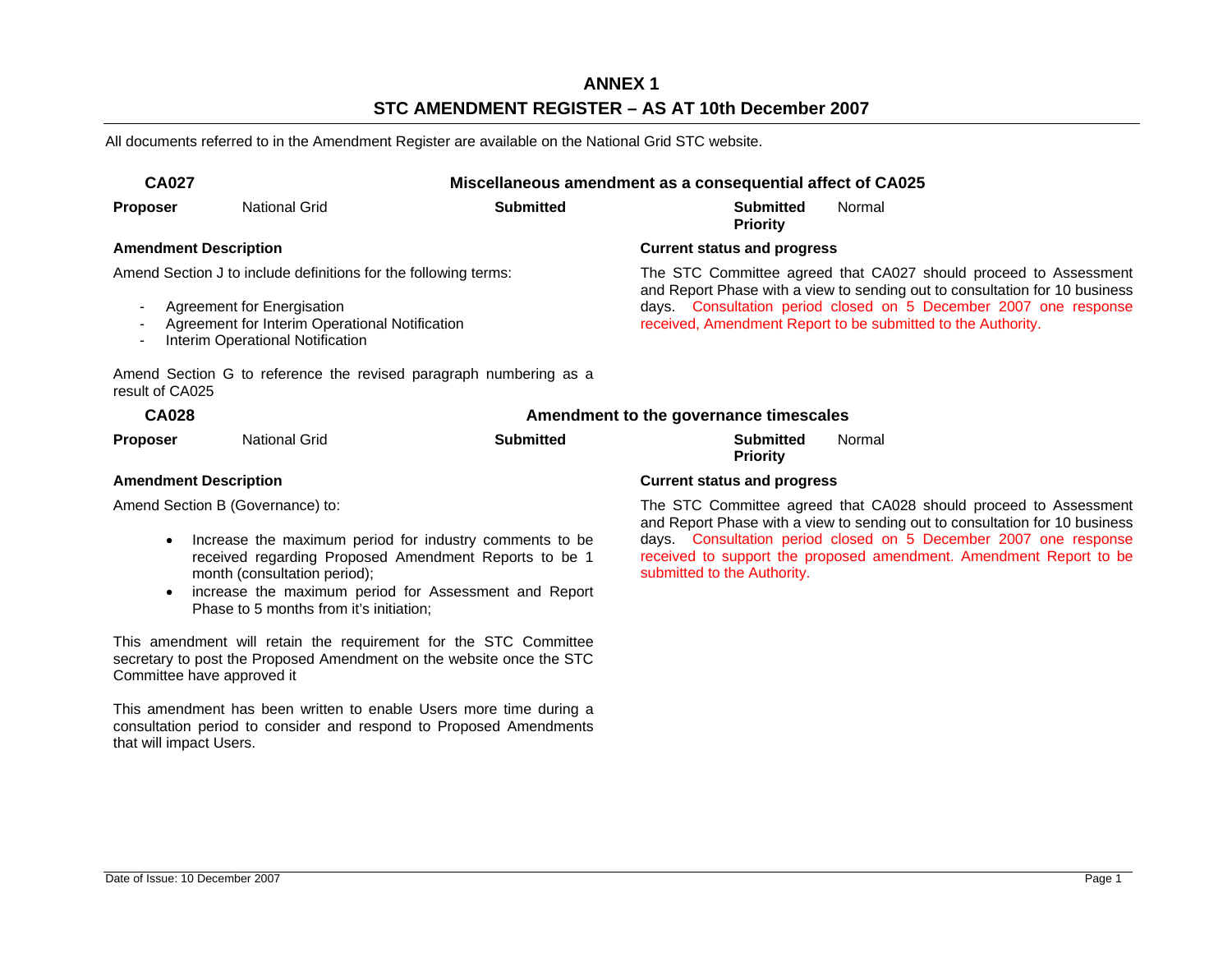**ANNEX 1 STC AMENDMENT REGISTER – AS AT 10th December 2007** 

| <b>CA026</b>                                                                                                                                                                                                                                                                                                                                                                                                                                        |                      | Exchange of Data Amongst Relevant Parties in Schedules 5, 6, 7, 11 and 13           |                                                                                                                                                                                                                                                                                                                                                                                                                                                                                                                                                                                                                                                                                                                                                                                                                                                                                                                         |                                                                        |                                                                                                                                                                                                                                                                                                                                                                                                                                                                                                                                                                                                                                                                                                                                                      |  |  |
|-----------------------------------------------------------------------------------------------------------------------------------------------------------------------------------------------------------------------------------------------------------------------------------------------------------------------------------------------------------------------------------------------------------------------------------------------------|----------------------|-------------------------------------------------------------------------------------|-------------------------------------------------------------------------------------------------------------------------------------------------------------------------------------------------------------------------------------------------------------------------------------------------------------------------------------------------------------------------------------------------------------------------------------------------------------------------------------------------------------------------------------------------------------------------------------------------------------------------------------------------------------------------------------------------------------------------------------------------------------------------------------------------------------------------------------------------------------------------------------------------------------------------|------------------------------------------------------------------------|------------------------------------------------------------------------------------------------------------------------------------------------------------------------------------------------------------------------------------------------------------------------------------------------------------------------------------------------------------------------------------------------------------------------------------------------------------------------------------------------------------------------------------------------------------------------------------------------------------------------------------------------------------------------------------------------------------------------------------------------------|--|--|
| <b>Proposer</b>                                                                                                                                                                                                                                                                                                                                                                                                                                     | <b>National Grid</b> | <b>Submitted</b>                                                                    | 13/02/07                                                                                                                                                                                                                                                                                                                                                                                                                                                                                                                                                                                                                                                                                                                                                                                                                                                                                                                | <b>Submitted</b><br><b>Priority</b>                                    | Normal                                                                                                                                                                                                                                                                                                                                                                                                                                                                                                                                                                                                                                                                                                                                               |  |  |
| <b>Amendment Description</b>                                                                                                                                                                                                                                                                                                                                                                                                                        |                      |                                                                                     |                                                                                                                                                                                                                                                                                                                                                                                                                                                                                                                                                                                                                                                                                                                                                                                                                                                                                                                         | <b>Current status and progress</b>                                     |                                                                                                                                                                                                                                                                                                                                                                                                                                                                                                                                                                                                                                                                                                                                                      |  |  |
| Allow the transfer of the Construction Planning Assumptions to the<br>Transmission Owners (TOs) in Schedules 5, 6, 7, 11 and 13.<br>Allow the same data to be transferred to the Other Affected TO (e.g.<br>Section D, Part 2, Paragraph 2.2.3) as provided to the Affected TO (e.g.<br>Section D, Part 2, Paragraph 2.2.2) in Schedules 5, 6, 7 and 13.                                                                                            |                      |                                                                                     | CA026 (Exchange of Data Amongst Relevant Parties in Schedules 5, 6, 7,<br>11 and 13) was proposed by National Grid and discussed at the February<br>2007 STC Committee meeting. The Committee decided that CA026 should<br>proceed directly to the Assessment and Report Phase.<br>The STC<br>Committee decided in the May 2007 STC Committee meeting that we would<br>delay the approval and publication of the proposed Amendment Report to<br>await the outcome of what is decided for CA023 as it also may be impacted<br>by further review of CA023.<br>STC Committee agreed for CA026 to be sent out to consultation on 29<br>August for 10 business days.<br>The STC Committee members noted that no responses for received for the<br>consultation. The STC Committee agreed for CA026 to proceed to the<br>Authority for determination.<br>Authority decision received on the 22 October 2007 to reject CA026. |                                                                        |                                                                                                                                                                                                                                                                                                                                                                                                                                                                                                                                                                                                                                                                                                                                                      |  |  |
| <b>CA025</b>                                                                                                                                                                                                                                                                                                                                                                                                                                        |                      | Amendment to STC regarding obligations in Connection Site Specification Submissions |                                                                                                                                                                                                                                                                                                                                                                                                                                                                                                                                                                                                                                                                                                                                                                                                                                                                                                                         |                                                                        |                                                                                                                                                                                                                                                                                                                                                                                                                                                                                                                                                                                                                                                                                                                                                      |  |  |
| <b>Proposer</b>                                                                                                                                                                                                                                                                                                                                                                                                                                     | <b>National Grid</b> | <b>Submitted</b>                                                                    | 13/02/07                                                                                                                                                                                                                                                                                                                                                                                                                                                                                                                                                                                                                                                                                                                                                                                                                                                                                                                | <b>Submitted</b><br><b>Priority</b>                                    | Normal                                                                                                                                                                                                                                                                                                                                                                                                                                                                                                                                                                                                                                                                                                                                               |  |  |
|                                                                                                                                                                                                                                                                                                                                                                                                                                                     |                      |                                                                                     |                                                                                                                                                                                                                                                                                                                                                                                                                                                                                                                                                                                                                                                                                                                                                                                                                                                                                                                         | <b>Current status and progress</b>                                     |                                                                                                                                                                                                                                                                                                                                                                                                                                                                                                                                                                                                                                                                                                                                                      |  |  |
| <b>Amendment Description</b><br>Amendment to Section D, Part 1, Paragraph 2.6 such that when the TO<br>has any new/revised information regarding the Connection Site<br>Specification (CSS) then it shall submit a revised CSS to NGET.<br>Insert new provisions in Section D, Part 2 after paragraph 10, which would<br>require the TOs to submit a new/revised Connection Site Specifications to<br>NGET prior to the commissioning of a project. |                      |                                                                                     |                                                                                                                                                                                                                                                                                                                                                                                                                                                                                                                                                                                                                                                                                                                                                                                                                                                                                                                         | sent to Ofgem on the 20 <sup>th</sup> June 2007.<br>on 30th July 2007. | CA025 (Amendment to STC regarding obligations in Connection Site<br>Specification Submissions) was proposed by National Grid and discussed<br>at the February 2007 STC Committee meeting. The Committee decided<br>that CA025 should proceed directly to the Assessment and Report Phase.<br>The Committee decided that CA025 should proceed directly to the<br>Assessment and Report Phase. The STC Committee reviewed and signed-<br>off the Proposed Amendment Report at May's STC Committee meeting.<br>Proposed Amendment Report circulated to industry for consultation on 23rd<br>May 2007. Consultation period closes on 7 <sup>th</sup> June 2007. Amendment Report<br>Ofgem approved CA025 on the 23rd July 2007, and was implemented date |  |  |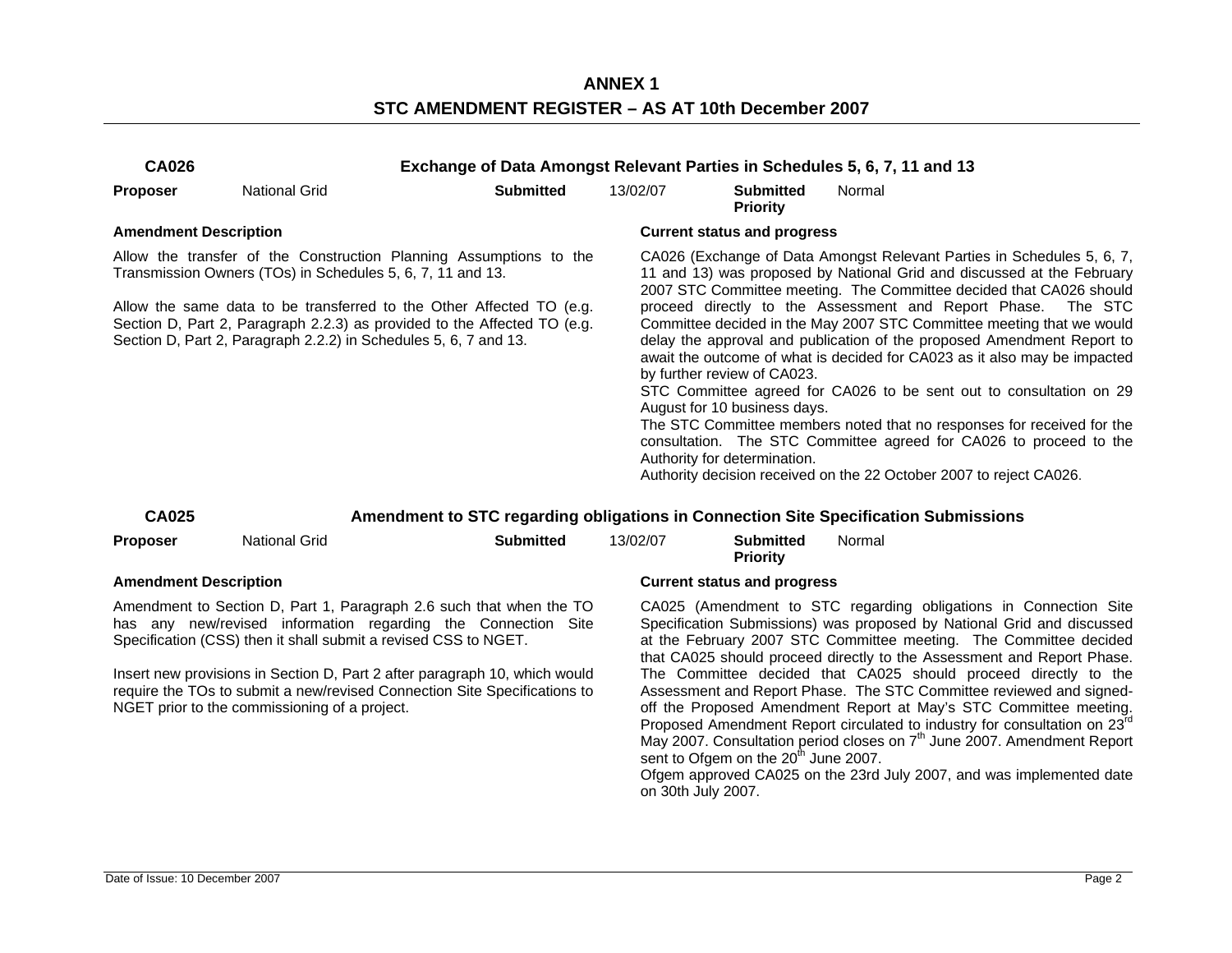**ANNEX 1 STC AMENDMENT REGISTER – AS AT 10th December 2007** 

| u<br>٦<br>u<br>۰, |
|-------------------|
|-------------------|

**Clarification of Construction Planning Assumption Data Requirements** 

| 13/02/07<br><b>Submitted</b><br><b>Submitted</b><br><b>National Grid</b><br>Proposer |
|--------------------------------------------------------------------------------------|
|--------------------------------------------------------------------------------------|

**Priority**  Normal

Amend Section D, Part 2, Paragraph 3.1 such that the baseline for assessing NGET Construction Applications is the 'contracted background' as described in PC.5.4 of the Grid Code.

Amend Section D, Part 2, Paragraph 3.3 such that the latest submitted version of the 'contracted background' becomes the default data to be used when assessing a NGET Construction Application.

#### **Amendment Description Current status and progress**

 CA024 (Clarification of Construction Planning Assumption Data Requirements) was proposed by National Grid and discussed at the February 2007 STC Committee meeting. The Committee decided that CA024 should proceed directly to the Assessment and Report Phase. The STC Committee decided in the May 2007 STC Committee meeting that we would delay the approval and publication of the proposed Amendment Report to await the outcome of what is decided for CA023 as it also may be impacted by further review of CA023. STC Committee agreed for CA026 to be sent out to consultation on 29 August for 10 business days.

The STC Committee members noted that no responses for received for the consultation. The STC Committee agreed for CA026 to proceed to the Authority for determination.

Authority approved CA024 on the 22 October 2007 with an implementation date of 29 October 2007.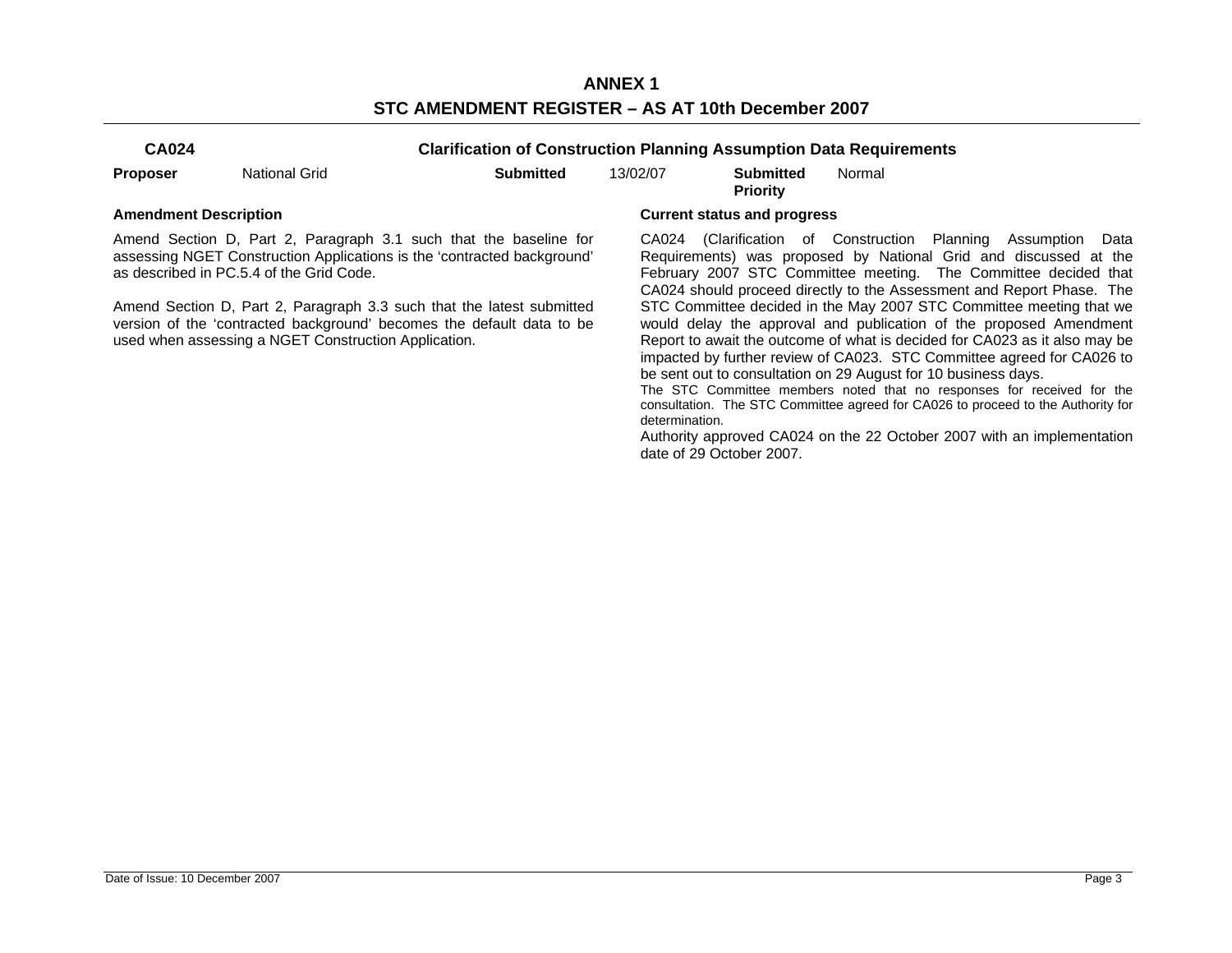**ANNEX 1 STC AMENDMENT REGISTER – AS AT 10th December 2007** 

**CA023 Exchange of Best View Investment Planning Data Outside the Boundary of Influence** 

**Proposer** National Grid **Submitted** 13/02/07 **Submitted** 

**Priority**  Normal

This amendment proposes changes to Schedule 3 and Schedule 14 of the STC. The changes would allow National Grid to release the full GB Investment Planning models, including the Investment Planning Ranking Orders and Investment Planning network models, to the TOs for the purposes of investment planning.

#### **Amendment Description Current status and progress**

 CA023 (Exchange of Best View Investment Planning Data Outside the Boundary of Influence) was proposed by National Grid and discussed at the February 2007 STC Committee meeting. The Committee decided that CA023 should proceed directly to the Assessment and Report Phase. The STC Committee reviewed and signed-off the Proposed Amendment Report at April's STC Committee meeting. Proposed Amendment Report circulated to industry for consultation on 23<sup>rd</sup> May 2007. Consultation period closed on 17<sup>th</sup> May 2007. One consultation response was received from E.ON UK which raises some issues that need to be resolved before the Amendment Report can be approved. The Grid Code may need to be reviewed in addition to the STC for the proposed amendment. The STC Committee will discuss the impact of the response at the June STC Committee meeting. An Extraordinary GCRP meeting was held on 31st July to discuss the impact of CA023 on the Grid Code with a view to progressing a modification to the Grid Code. It is planned that the submission of the Amendment Report for CA023 coincides with the date of such a Grid Code modification anticipated at the end of December 2007. Sent to Authority for determination on 21<sup>st</sup> August 2007.

Authority decision received on 4 October 2007, to reject CA023.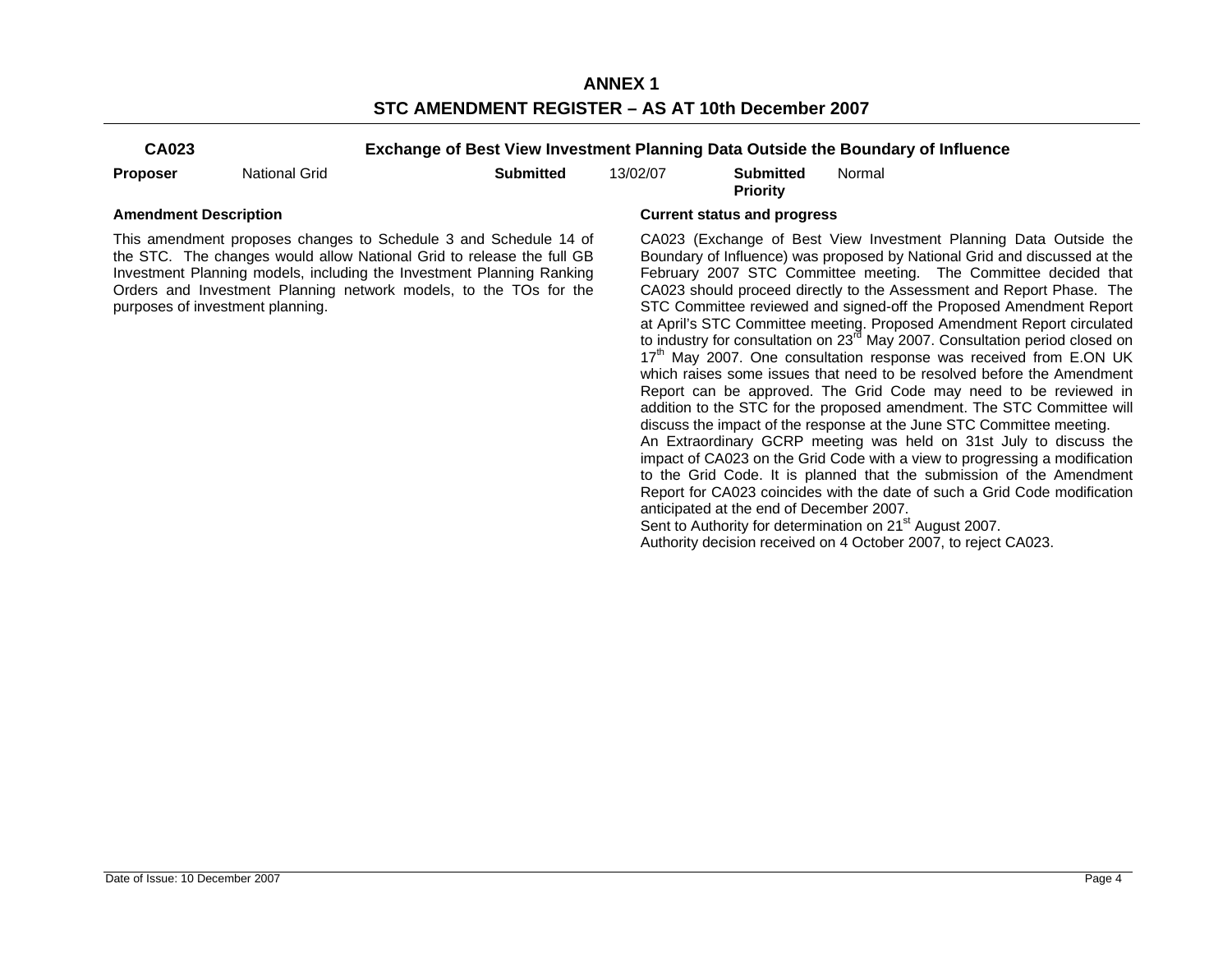## **Modification Register part 1 – Pending Modifications**

| <b>Mod</b> | <b>Urgent</b> | <b>Title</b>                      | <b>Description</b>                                                                                                                         | <b>Date</b>   | Proposer             | <b>Mod</b>   | <b>Status</b>                         |
|------------|---------------|-----------------------------------|--------------------------------------------------------------------------------------------------------------------------------------------|---------------|----------------------|--------------|---------------------------------------|
| No.        |               |                                   |                                                                                                                                            | <b>Raised</b> | Organisation         | Group        |                                       |
|            |               |                                   |                                                                                                                                            |               |                      |              |                                       |
|            |               |                                   |                                                                                                                                            |               |                      |              |                                       |
| P198       |               | Introduction of a Zonal           | Under the current BSC arrangements all transmission system losses                                                                          | 16/12/05      | <b>Terry Ballard</b> | P82          | Sent to the Authority for decision on |
|            |               | <b>Transmission Losses scheme</b> | are allocated to BSC parties in proportion to metered energy,                                                                              |               | <b>RWE NPOWER</b>    | <b>TLFMG</b> | 22 September 2006.                    |
|            |               |                                   | whether production or consumption on a uniform allocation basis                                                                            |               |                      |              |                                       |
|            |               |                                   | (45% to production accounts, 55% to consumption accounts).                                                                                 |               |                      |              | BSC Panel's recommendation is that    |
|            |               |                                   | Therefore, the cost of heating (variable) transmission losses is                                                                           |               |                      |              | both the Proposed and Alternative     |
|            |               |                                   | allocated amongst BSC Parties regardless of the extent to which they                                                                       |               |                      |              | Modifications should not be made.     |
|            |               |                                   | give rise to them. This means that customers in the north of GB and                                                                        |               |                      |              |                                       |
|            |               |                                   | generators in the south of England have to pay some of the costs of<br>transmitting electricity to locations miles away from the source of |               |                      |              |                                       |
|            |               |                                   | generation. The proposed scheme will enable the variable costs of                                                                          |               |                      |              |                                       |
|            |               |                                   | transmission losses to be allocated on a cost-reflective basis and                                                                         |               |                      |              |                                       |
|            |               |                                   | reflected on parties that cause them. The modification would remove                                                                        |               |                      |              |                                       |
|            |               |                                   | the current cross subsidies and associated discrimination that is                                                                          |               |                      |              |                                       |
|            |               |                                   | inherent in the uniform allocation of transmission losses.                                                                                 |               |                      |              |                                       |
|            |               | Introduction of a Zonal           | Section T of the BSC contains the term "transmission loss factor"                                                                          |               | <b>Phil Lawless</b>  | P198 MG      | Sent to the Authority for decision on |
| P200       |               | <b>Transmission Losses scheme</b> | (TLF), currently set to zero.                                                                                                              | 21/04/06      |                      |              | 22 September 2006.                    |
|            |               | with Transitional Scheme          | We propose that, subject to feasibility, from 1st October 2007, the                                                                        |               | <b>TEESIDE POWER</b> |              |                                       |
|            |               |                                   | value of TLF be amended from zero to a zonal factor to be derived                                                                          |               |                      |              | BSC Panel's recommendation is that    |
|            |               |                                   | ex-ante and applied separately to generation and demand by zone,                                                                           |               |                      |              | both the Proposed and Alternative     |
|            |               |                                   | as per P198. We propose that, concurrent to the introduction of                                                                            |               |                      |              | Modifications should not be made.     |
|            |               |                                   | zonal TLFs, a transitional scheme is applied to existing generating                                                                        |               |                      |              |                                       |
|            |               |                                   | plant meaning CVA-registered BM Units, including interconnector                                                                            |               |                      |              |                                       |
|            |               |                                   | units, with their production/consumption flag set to "production"                                                                          |               |                      |              |                                       |
|            |               |                                   | ("Production BMUs"). The transitional scheme would allow time-                                                                             |               |                      |              |                                       |
|            |               |                                   | limited retention of existing transmission loss factors for fixed                                                                          |               |                      |              |                                       |
|            |               |                                   | volumes of energy according to a mechanism similar to the EU ETS.                                                                          |               |                      |              |                                       |
| P203       |               | Introduction of a seasonal        | This modification is based on the seasonal alternative solution to                                                                         | 26/06/06      | <b>Terry Ballard</b> | P198 MG      | Sent to the Authority for decision on |
|            |               | <b>Zonal Transmission Losses</b>  | P198 developed at the modification group but without any phasing.                                                                          |               |                      |              | 22 September 2006.                    |
|            |               | scheme                            | Seasonal zonal Transmission Loss Factors (TLF) (the "applicable                                                                            |               | <b>RWE NPOWER</b>    |              |                                       |
|            |               |                                   | TLFs") would be derived ex ante for application to generation and                                                                          |               |                      |              | BSC Panel's recommendation is that    |
|            |               |                                   | demand BMUs within a zone (the "applicable zone") for each of the                                                                          |               |                      |              | the Proposed Modification should not  |
|            |               |                                   | four BSC seasons. The proposed scheme would retain the current                                                                             |               |                      |              | be made.                              |
|            |               |                                   | process for allocating transmission losses to generation and demand                                                                        |               |                      |              |                                       |
|            |               |                                   | (45% of transmission losses to production accounts and 55% to                                                                              |               |                      |              |                                       |
|            |               |                                   | consumption accounts).                                                                                                                     |               |                      |              |                                       |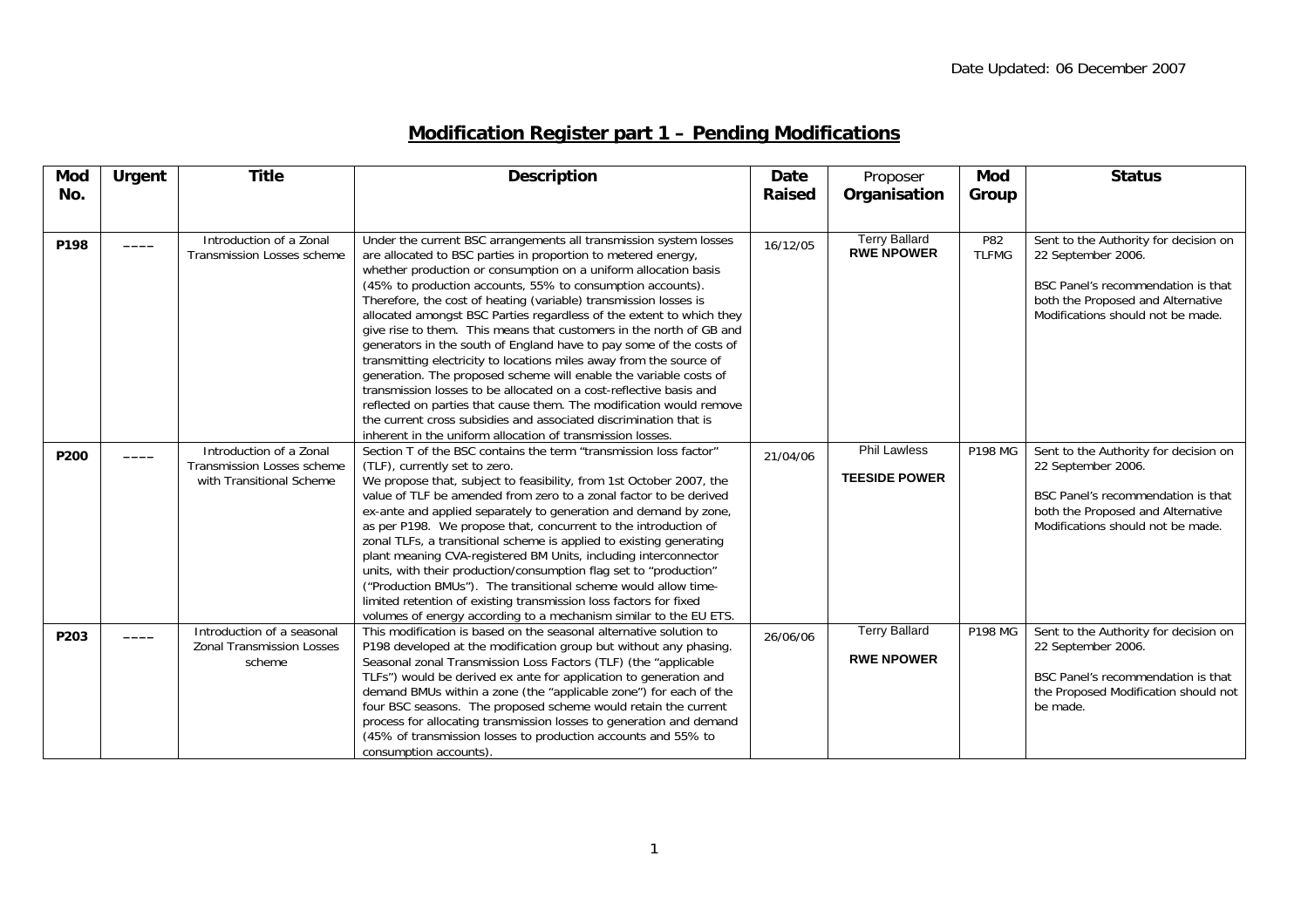| Mod  | <b>Urgent</b> | <b>Title</b>                                                       | <b>Description</b>                                                                                                                                                                                                                                                                                                                                                                                                                                                                                                                                                                                                                                                           | <b>Date</b>   | Proposer                              | Mod            | <b>Status</b>                                                                                                                                        |
|------|---------------|--------------------------------------------------------------------|------------------------------------------------------------------------------------------------------------------------------------------------------------------------------------------------------------------------------------------------------------------------------------------------------------------------------------------------------------------------------------------------------------------------------------------------------------------------------------------------------------------------------------------------------------------------------------------------------------------------------------------------------------------------------|---------------|---------------------------------------|----------------|------------------------------------------------------------------------------------------------------------------------------------------------------|
| No.  |               |                                                                    |                                                                                                                                                                                                                                                                                                                                                                                                                                                                                                                                                                                                                                                                              | <b>Raised</b> | Organisation                          | Group          |                                                                                                                                                      |
| P204 |               | <b>Scaled Zonal Transmission</b><br>Losses                         | Apportion an amount of estimated total variable (heating) losses in<br>each period between BM Units in proportion to their flow volumes<br>multiplied by a scaled zonal marginal Transmission Loss Factor<br>determined from a load flow model. The remaining variable losses<br>and fixed losses would be shared between all flows in proportion to<br>volume as currently. The scaling factor would be determined such<br>that on average over every zone and over time, no BM Unit should<br>expect an allocation of losses less than its uniform volume<br>proportion of fixed losses.                                                                                   | 03/07/06      | John Capener<br><b>BRITISH ENERGY</b> | P198 MG        | Sent to the Authority for decision on<br>16 November 2006.<br>BSC Panel's recommendation is that<br>the Proposed Modification should not<br>be made. |
| P211 |               | Main Imbalance Price Based<br>on Ex-post Unconstrained<br>Schedule | This Modification seeks to amend the calculation of the "main"<br>imbalance price such that when the market is short (NIV>0), System<br>Buy Price (SBP) will be based on the least expensive Offers that the<br>System Operator (SO) could have utilised on an unconstrained<br>system. Conversely, when the market is long (NIV<0), System Sell<br>Price (SSP) will be based on the least expensive Bids that the SO<br>could have utilized on an unconstrained system. PAR Tagging would<br>then be applied to the new price stack to ensure than only the most<br>expensive 500 MWh of Bids or Offers are used to set the main price                                      | 16/04/07      | Jim Beynon<br><b>EDF ENERGY</b>       | <b>P211 MG</b> | Sent to the Authority for decision on<br>22 October 2007.<br>BSC Panel's recommendation is that<br>the Proposed Modification should not<br>be made.  |
| P212 |               | Main Imbalance Price based<br>on market Reference Price            | The Modification proposal seeks to replace part of the current<br>energy imbalance price methodology with an alternative method for<br>determining the main imbalance price paid by parties who are in<br>imbalance in the same direction as the system. The solution would<br>use a market-derived reference price.                                                                                                                                                                                                                                                                                                                                                         | 27/04/07      | Keith Munday<br><b>BIZZ ENERGY</b>    | <b>P212 MG</b> | In the Report Phase<br>P212 is in the Report Phase, with an<br>draft Modification Report to be<br>presented to the BSC Panel on 13<br>December 2007. |
| P214 |               | <b>Issues Relating to Funds</b><br>Administration                  | This Modification Proposal seeks to amend the current provisions for<br>the Funds Administration process by:<br>1. Introducing electronic delivery of Advice/ Confirmation Notes;<br>2. Combining the amounts from Trading Charges and each Default<br>Charge onto one daily Advice Note;<br>3. Introducing thresholds below which an Advice Note would not be<br>produced; and<br>4. Amending the Balancing and Settlement Code (BSC) to bring it in<br>line with modern banking practices.<br>These are some of the approaches that were proposed by the BSC<br>Review 2006/7 'Funds Administration process', and discussed further<br>by the Issue 27 (BSC Review) Group. | 03/07/07      | Andy Morran<br><b>Scottish Power</b>  | <b>P214 MG</b> | In the Report Phase<br>P214 is in the Report Phase, with an<br>draft Modification Report to be<br>presented to the BSC Panel on 13<br>December 2007. |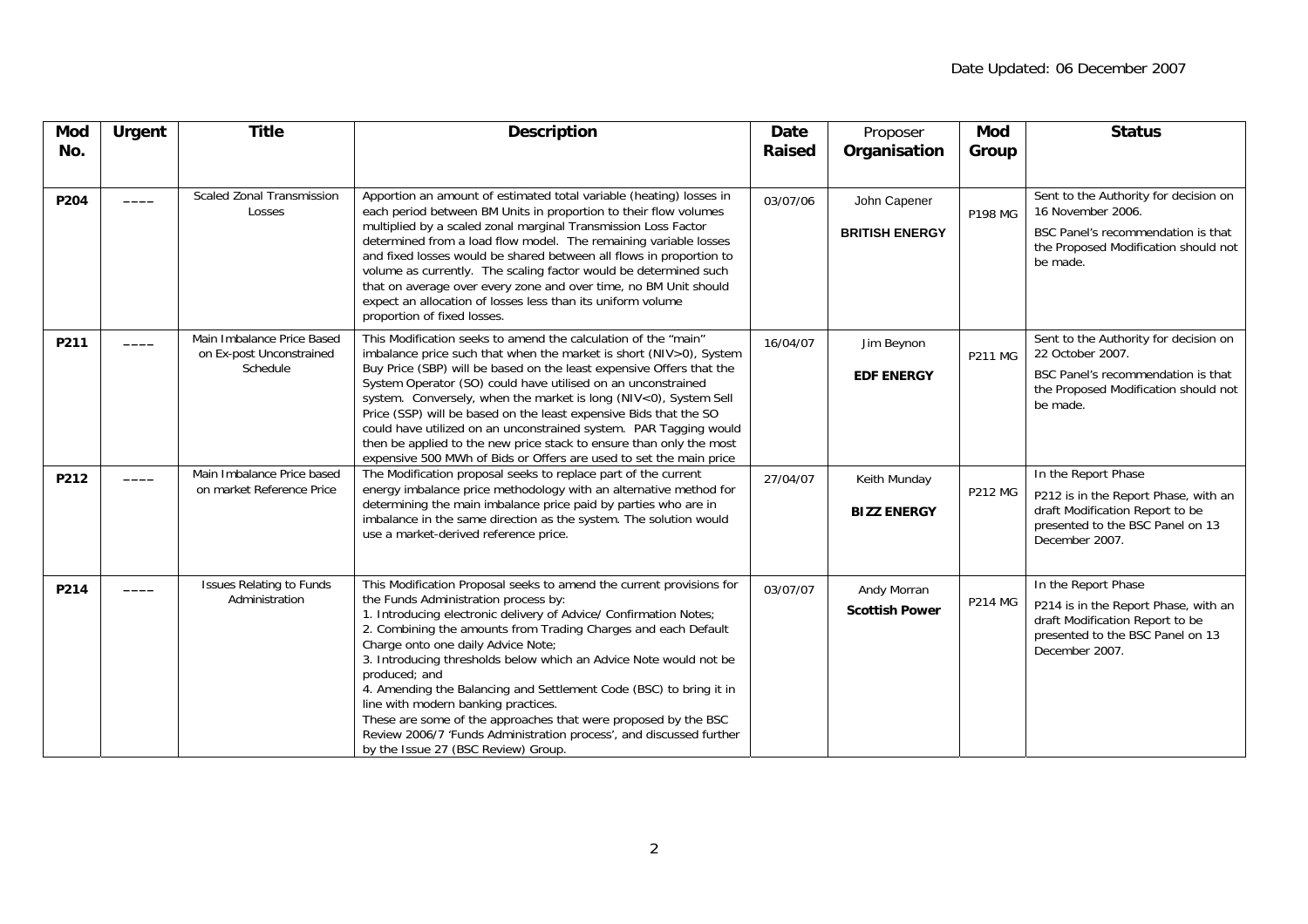| <b>Mod</b><br>No. | <b>Urgent</b> | <b>Title</b>                                                                 | <b>Description</b>                                                                                                                                                                                                                                                                                                                                                                                                                                                                                                                                                                                                                                                                                                                                                                                                                                                              | Date<br><b>Raised</b> | Proposer<br>Organisation                             | <b>Mod</b><br>Group | <b>Status</b>                                                                                                                                                         |
|-------------------|---------------|------------------------------------------------------------------------------|---------------------------------------------------------------------------------------------------------------------------------------------------------------------------------------------------------------------------------------------------------------------------------------------------------------------------------------------------------------------------------------------------------------------------------------------------------------------------------------------------------------------------------------------------------------------------------------------------------------------------------------------------------------------------------------------------------------------------------------------------------------------------------------------------------------------------------------------------------------------------------|-----------------------|------------------------------------------------------|---------------------|-----------------------------------------------------------------------------------------------------------------------------------------------------------------------|
| P215              |               | <b>Revised Credit Cover</b><br>Methodology for Generating<br><b>BM Units</b> | The proposal seeks to modify Section M1.2 of the BSC for generating<br>BM Units (where the definition of which BM Units this applies to<br>should be defined during the modification process), replacing the<br>BMCAEC of the CAQCE in the calculation of Credit Assessment<br>Energy Indebtedness (CEI) with Final Physical Notification (FPN).                                                                                                                                                                                                                                                                                                                                                                                                                                                                                                                                | 27/07/07              | Rebecca Williams<br><b>Uskmouth Power</b><br>Limited | <b>P215 MG</b>      | In the Assessment Phase<br>P215 is undergoing a 3 month<br>Assessment Phase, with an<br>Assessment Report to be presented<br>to the BSC Panel on 13 December<br>2007. |
| P216              |               | Audit of LLF Production                                                      | P216 proposes that ELEXON audits the DNOs' production of LLFs so<br>that SVG and ISG can approve them with some confidence as to<br>their accuracy to the methodology. It is also proposed that ELEXON<br>conducts spot checks that the correct LLFCs have been applied to<br>the correct MPAN.<br>As part of this modification it is also proposed that the Code should<br>state that, should a DNO not make their methodologies and<br>production arrangements available, that their LLFs should not be<br>approved, nor should new LLFs associated with new LLFCs be<br>accepted until such time as they have been audited. In this event,<br>only currently approved LLFs and LLFCs may be used in Settlement.<br>It is further proposed that the Code should state that LLFs may not<br>be changed mid-year.                                                               | 30/07/07              | Colin Prestwich<br><b>Smartest Energy</b>            | P216 MG             | In the Assessment Phase<br>P216 is undergoing a 4 month<br>Assessment Phase, with an<br>Assessment Report to be presented<br>to the BSC Panel on 14 February<br>2008. |
| P217              |               | Revised Tagging Process and<br><b>Calculation of Cash Out Prices</b>         | It is proposed that a revised tagging process is introduced to the<br>BSC that would enable bid/offer acceptances (BOA) and forward<br>trades to be tagged as a "system" or an "energy plus system" (i.e.<br>some energy some system) or an "energy only" action based on the<br>primary reason for the action. Each "system" action would be<br>included in the calculation of cash out prices as an un-priced volume<br>whilst each "energy" and "energy plus system" actions would be<br>included in as a priced volume.<br>The development of the "Tagging Methodology Statement", the<br>"Replacement Price Methodology Statement" together with<br>enhanced reporting under the BSC should ensure open and<br>transparent understanding of SO actions and increase confidence<br>that cash out prices reflect the cost of resolving the energy<br>imbalance in real time. | 19/10/07              | Charles Ruffell<br><b>RWE Npower</b>                 | <b>P217 MG</b>      | In the Definition Phase<br>P217 is undergoing a 3 month<br>Definition Phase with a Definition<br>Report to be presented to the BSC<br>Panel on 14 February 2008.      |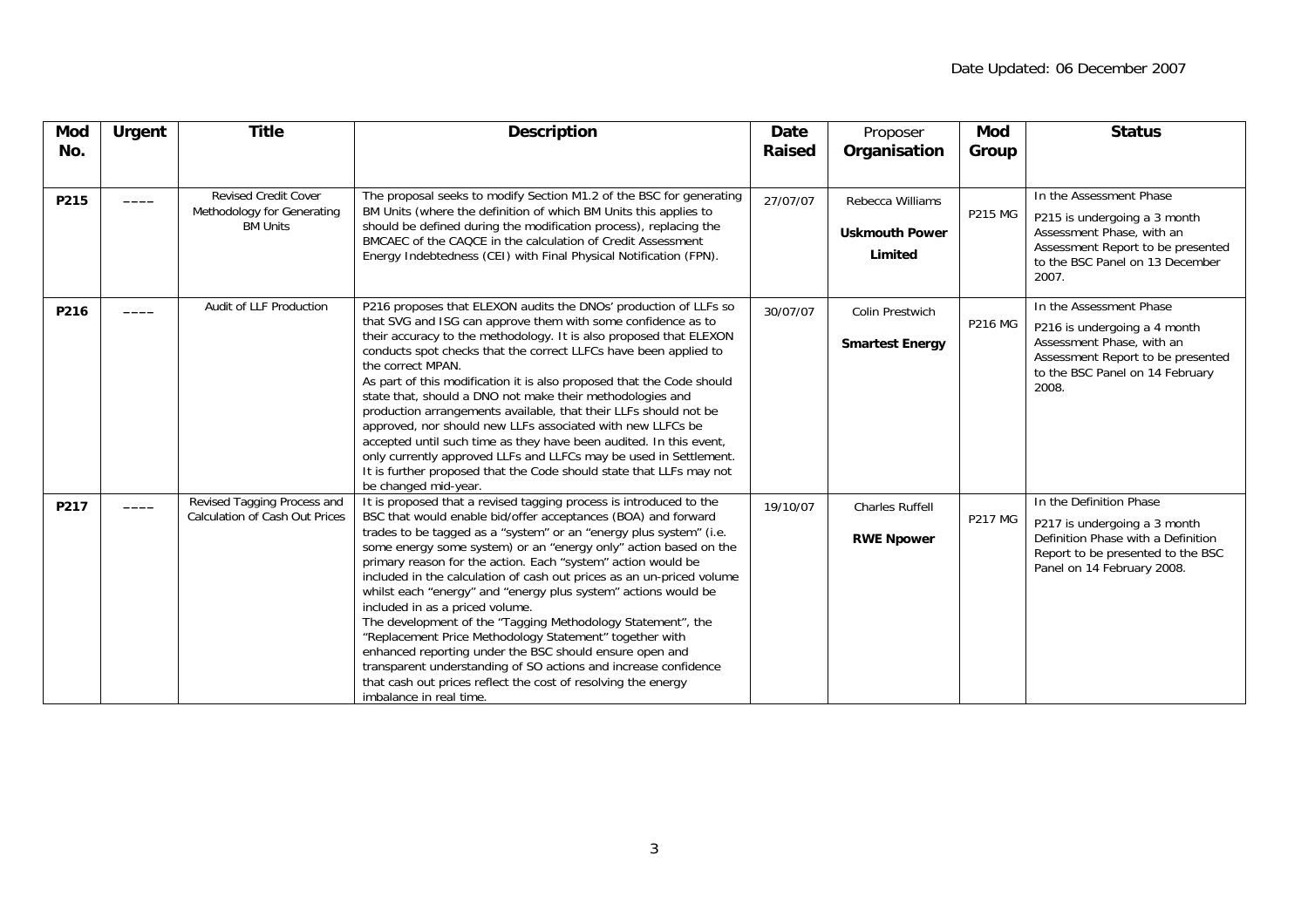| <b>Mod</b><br>No. | <b>Urgent</b> | <b>Title</b>                                          | <b>Description</b>                                                                                                                                                                                                                                                                                                                                                                                                                                                                                                                                                                                                                                                                                                                                                                                                                                                                                                                                                                                                                                                                                                                                                                                                                                                                                                                                                                         | Date<br><b>Raised</b> | Proposer<br>Organisation                     | Mod<br>Group   | <b>Status</b>                                                                                                                                                       |
|-------------------|---------------|-------------------------------------------------------|--------------------------------------------------------------------------------------------------------------------------------------------------------------------------------------------------------------------------------------------------------------------------------------------------------------------------------------------------------------------------------------------------------------------------------------------------------------------------------------------------------------------------------------------------------------------------------------------------------------------------------------------------------------------------------------------------------------------------------------------------------------------------------------------------------------------------------------------------------------------------------------------------------------------------------------------------------------------------------------------------------------------------------------------------------------------------------------------------------------------------------------------------------------------------------------------------------------------------------------------------------------------------------------------------------------------------------------------------------------------------------------------|-----------------------|----------------------------------------------|----------------|---------------------------------------------------------------------------------------------------------------------------------------------------------------------|
| P218              |               | <b>Facilitating Microgeneration</b><br>within the BSC | The modification is to create a process to allow more<br>microgeneration to be accounted for within the settlement process<br>by treating it in a similar way to NHH unmetered supplies.<br>Each supplier will have a single Pseudo Meter (MPAN) in each GSP<br>group. The supplier will keep a schedule of all sites where they have<br>microgeneration including the type and kW rating of the generation.<br>This will be sent to a new agent (Microgeneration Export Operator)<br>who will use an agreed calculation to create a single export EAC<br>based on a supplier's aggregated microgeneration within each GSP<br>group and assign it to the relevant pseudo meter (MPAN). This will<br>then be passed into settlements as per normal, and will be netted                                                                                                                                                                                                                                                                                                                                                                                                                                                                                                                                                                                                                      | 23/10/07              | Chris Welby<br><b>Good Energy</b><br>Limited | <b>P218 MG</b> | In the Assessment Phase<br>P218 is undergoing a 4 month<br>Assessment Phase with an<br>Assessment Report to be presented<br>to the BSC Panel on 13 March 2008.      |
| P219              |               | Consistency between Forecast<br>and Outturn Demand    | off the supplier's take by the relevant NHHDA.<br>The Transmission Company submits demand-related data to the<br>BMRA in accordance with paragraph 6.1 of Section Q. Specifically,<br>the provisions for the submission of National Demand forecasts and<br>Initial National Demand Out-Turn are given in paragraphs 6.1.2 -<br>6.1.8 and 6.1.13 respectively. This data is subsequently published on<br>the BMRS.<br>This proposal seeks submission and publication of additional data on<br>the BMRS in order to improve consistency, clarity and detail of<br>forecast and outturn demand information, and allow fuller<br>comparison of forecast and outturn data than can be achieved at<br>present. This should give participants more and better information in<br>relation to forecast and outturn demand, allowing more efficient<br>operation of the market.<br>The proposed change seeks to change the make up, and publication<br>on BMRS, of demand forecast and outturn data by providing the<br>following new data items:<br>1. Initial Transmission System Demand Out-Turn which<br>includes Interconnector Metered Volume and the demand<br>taken by station transformers and pumped storage units.<br>2. An additional National Demand forecast which does not<br>include Interconnector flows and the demand taken by<br>station transformers and pumped storage units. | 26/10/07              | Shafqat Ali<br><b>National Grid</b>          | <b>P219 MG</b> | In the Assessment Phase<br>P219 is undergoing a 2 month<br>Assessment Phase with an<br>Assessment Report to be presented<br>to the BSC Panel on 17 January<br>2008. |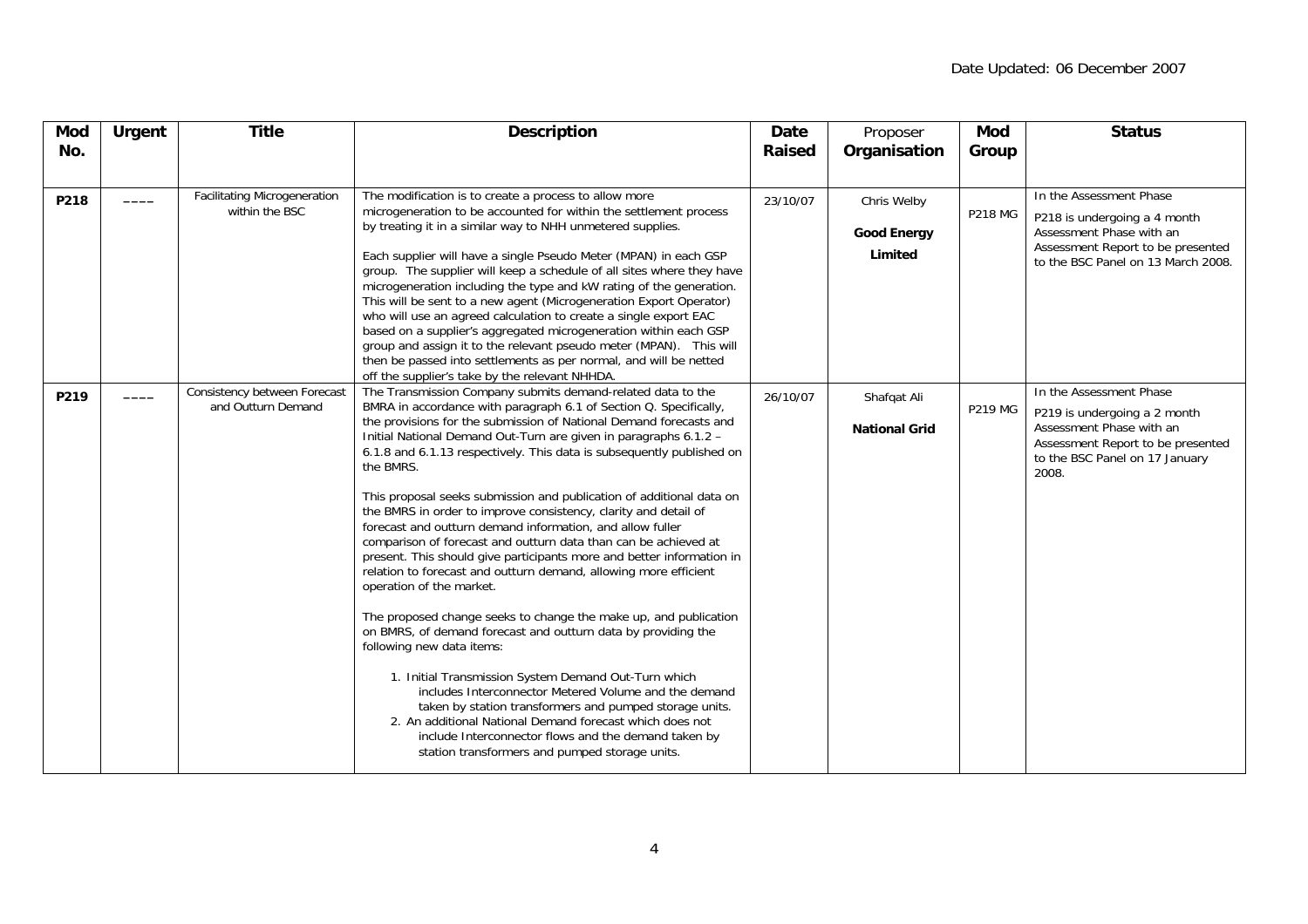| Mod<br>No. | <b>Urgent</b> | <b>Title</b>                                                       | <b>Description</b>                                                                                                                                                                                                                                                                                                                                                                                                                                                                                                                                                                                                                                                                                                                                                                                                                                                                                                                                                                                                                                                              | Date<br><b>Raised</b> | Proposer<br>Organisation            | Mod<br>Group   | <b>Status</b>                                                                                                                                                        |
|------------|---------------|--------------------------------------------------------------------|---------------------------------------------------------------------------------------------------------------------------------------------------------------------------------------------------------------------------------------------------------------------------------------------------------------------------------------------------------------------------------------------------------------------------------------------------------------------------------------------------------------------------------------------------------------------------------------------------------------------------------------------------------------------------------------------------------------------------------------------------------------------------------------------------------------------------------------------------------------------------------------------------------------------------------------------------------------------------------------------------------------------------------------------------------------------------------|-----------------------|-------------------------------------|----------------|----------------------------------------------------------------------------------------------------------------------------------------------------------------------|
|            |               |                                                                    | The provision of the Initial Transmission System Demand Out-Turn<br>would allow direct comparison with the current National Demand<br>forecasts, and the provision of the additional National Demand<br>forecast (which does not include Interconnector flows and the<br>demand taken by station transformers and pumped storage units)<br>would allow comparison with the current Initial National Demand<br>Out-Turn.                                                                                                                                                                                                                                                                                                                                                                                                                                                                                                                                                                                                                                                         |                       |                                     |                |                                                                                                                                                                      |
| P220       |               | Provision of New Data Items<br>for Improving Market<br>Information | The main defect this modification proposal seeks to address is that<br>the current market information does not fully meet the needs of the<br>industry, as indicated by the industry feedback to the Transmission<br>Company's recent consultation.<br>The industry has also suggested that the key market information is<br>scattered at a number of websites and is not available on a single<br>platform. In particular, there is no daily summary page available for<br>key electricity market information (as is the case for gas) to enable<br>market participants to see quickly the key electricity market<br>operational parameters.<br>The proposed change would lead to the provision of additional<br>information requested by the market, which, in conjunction with the<br>existing market information, could be published in a more user<br>friendly way to deliver a summary page. The summary page when<br>delivered will include a mix of current information already available<br>to the market and the new information referred to in this<br>modification. | 26/10/07              | Shafqat Ali<br><b>National Grid</b> | <b>P220 MG</b> | In the Assessment Phase<br>P220 is undergoing a 3 month<br>Assessment Phase with an<br>Assessment Report to be presented<br>to the BSC Panel on 14 February<br>2008. |